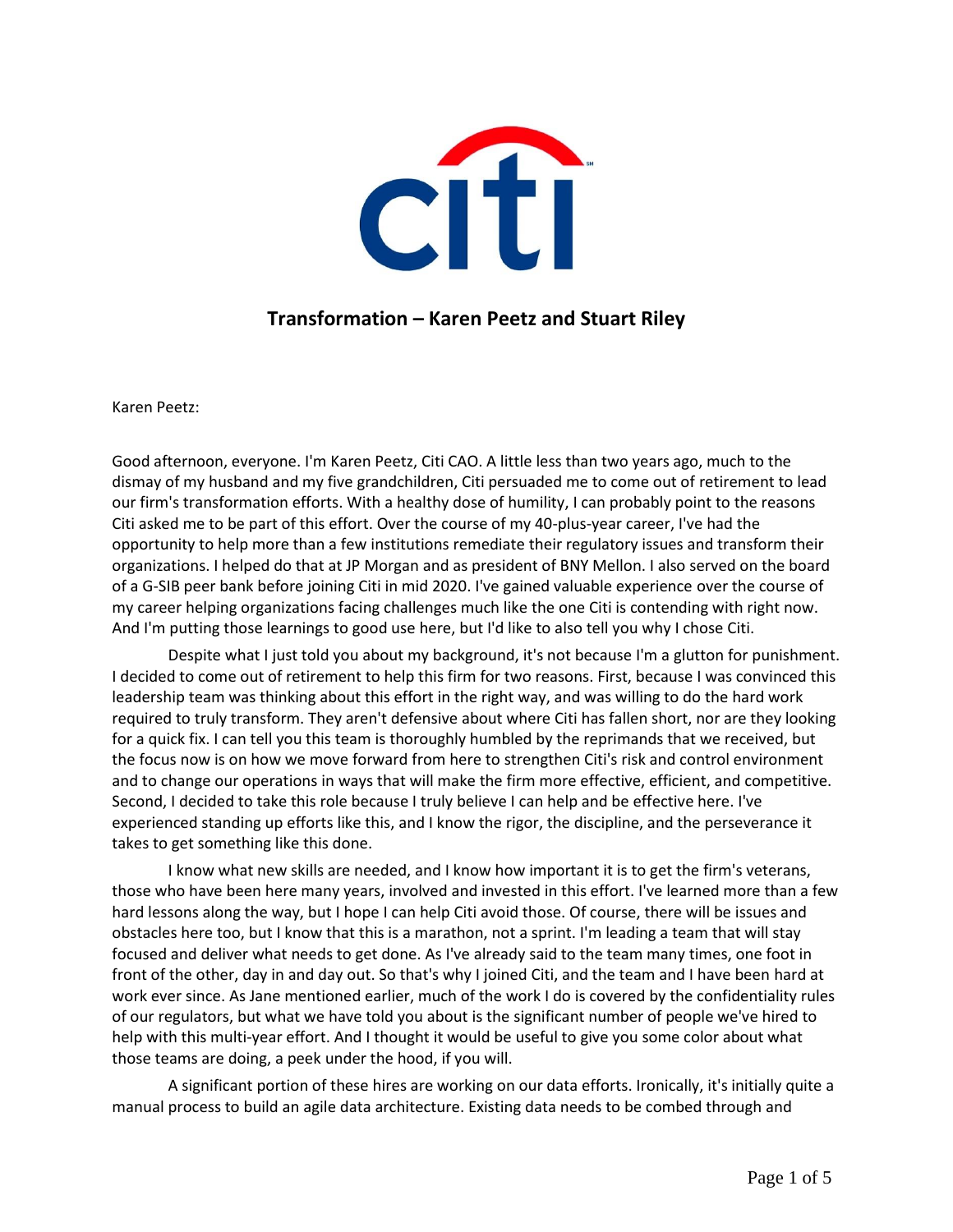tagged consistently. Redundant data needs to be eliminated. Data sources need to be validated and prioritized. We also need to update our systems and make sure the teams are appropriately trained on them. Separately, we also have teams working on our end-to-end processes. In some cases, there are multiple ways around the firm to complete similar tasks. Take cross-border payments, for example, which you've heard a lot about. How we do it in our personal banking business might vary from how it's done on the institutional side. We're looking at what processes exist today and determining opportunities to do things in a more consistent way. Then, we're looking at each of these steps.

Can they be simplified? Do we have enough controls for each step, or too many? Are they the right controls? Building the right end-to-end processes is an essential step to move forward from manual to automated ways of doing things. Everyone intuitively understands the benefit of automation, but automating bad or overly-complex processes won't achieve our desired outcomes. And once we have more and better end-to-end systems, we'll have better data that we can use more effectively. These efforts, like virtually all of our transformation work, are closely linked and connected. We're also strengthening Citi's project management capabilities to create centrally-led discipline and structure around how we will get things done. Across our transformation efforts, we need to instill best practices, measure ourselves against consistent benchmarks, and streamline decision-making.

Parts of my team are helping the firm do just this. This is particularly important, because much of the work we are doing for the transformation has interdependencies and linkages across the firm. Finance and risk, for example, compliance and our first-line business leaders. Jane has often said that Citi has a love of customization. That's actually not a great thing in banking, so that's not the way we'll do things going forward. We're putting the right structure and support around developing these new, standardized, consistent ways of working. And of course, we have been focused on meeting the expectations of our regulators to address the consent orders that we entered into with the FRB and the OCC in October of 2020. Our plans to address the consent orders were submitted to both regulators in the third quarter of last year, and we've been refining and executing on those plans with urgency. And we've brought in the resources we need to help us. We've added a lot of great talent that's done this in other places before, and they're helping us learn from those experiences while leveraging the great talent we have in house.

I'll be frank: It's hard to do justice to the intensity of the work that's underway here and the passion our team is bringing to it. I am often in awe. This is a multi-year effort to enhance the way we manage risk end-to-end as we further enhance our culture of accountability to drive this change. I hope I was able to give you some texture of what's underway, the discipline we're embracing, and how we are investing in our people and technology to drive these transformation efforts to success. Now I'm going to turn it over to my colleague, Stuart, who can tell you more about how we're using technology to support our transformation as well as our business growth. Stuart.

## Stuart Riley:

Thank you, Karen, and good afternoon, everyone. I'm Stuart Riley, and I'm the head of ICG Technology. Over the last decade here at Citi, I've led many of the technology-enabled growth initiatives that have focused on digitizing our businesses. For example, leading the development of our number one rated research and analytics platform, Citi Velocity. Across Citi Velocity and CitiDirect, last year alone, we had over 500,000 unique institutional users, we believe unmatched by any other firm. I'm a software engineer, and my whole career has been spent thinking about how you codify businesses and deliver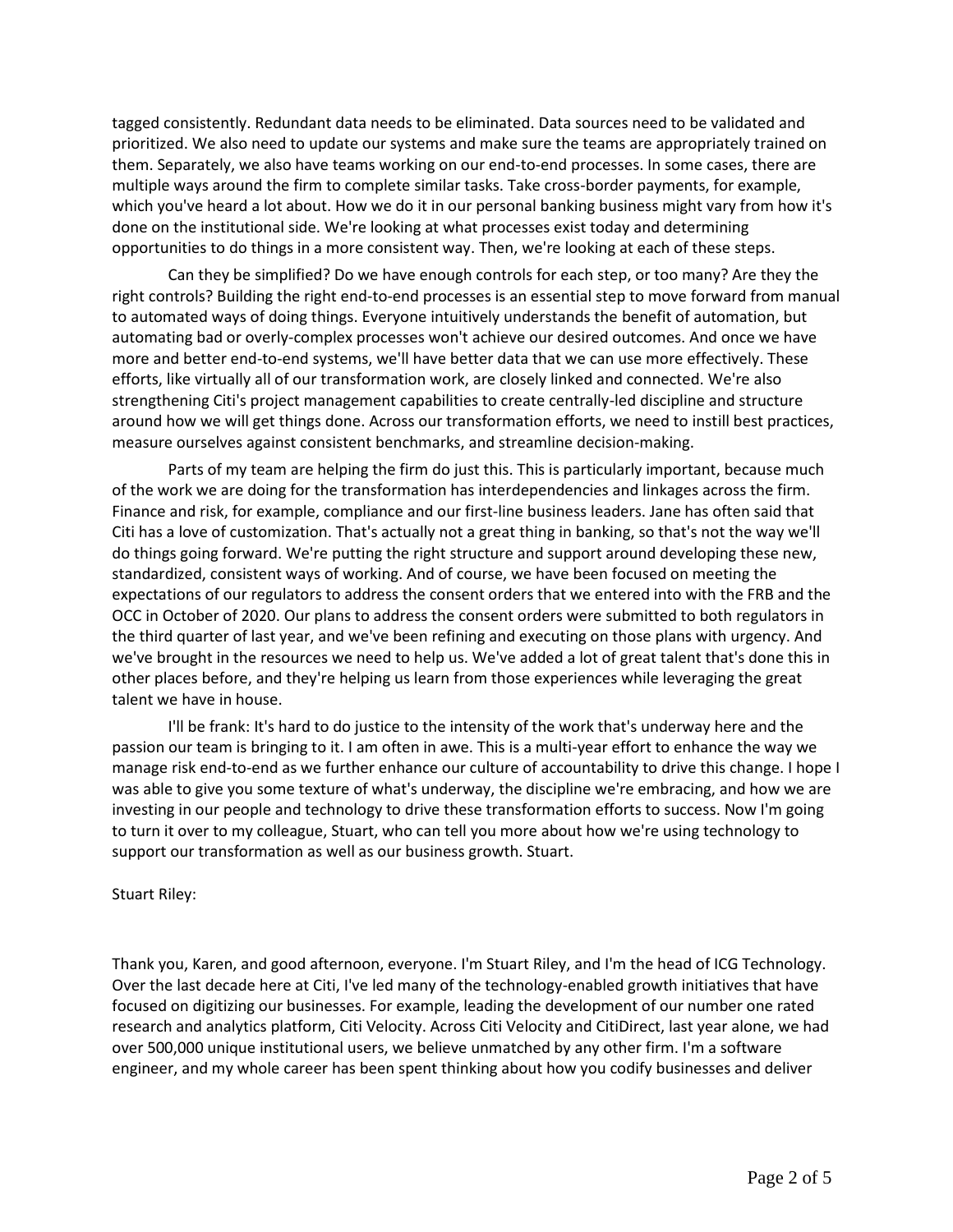them at scale. The traits that have made those projects successful are things like speed, connectivity, and reliability, and these are the characteristics that we want to apply across all parts of our firm.

Today, you've heard from my colleagues about the growth initiatives across our businesses. It's worth me mentioning that two-thirds of our revenue growth in the next few years is driven by businesses that are fundamentally dependent on the technology implementations. You've just heard from Karen about our transformation goals, including using technology to improve risk controls and efficiency. And earlier today, Jane talked about our aspirations to build a simpler bank, whilst leveraging our unique global network. Those are both enabled by technology. Couple that with what our clients want from us. They want an optimized client experience, something as good, instantaneous, and easy to use as they have in their consumer lives. They want connectivity, to be able to integrate their companies into ours so that they can directly leverage our capabilities.

Let me give you a quick example. When we build a complex pricing engine, they want to be able to use that on their platform. They don't want to build that themselves. They don't want to acquire those data sets, so we offer those services through connectivity. They want speed and reliability from us, because it often dictates the speed and reliability of the services that they can offer onto their customers. And lastly, they want security. This is fundamentally about trust. Our customers trust us with their data, because they know we will secure it for them. We have invested heavily in technology talent and infrastructure to support the growth and the transformation. Last year, we spent \$10 billion on technology across Citi, and that includes the technology spend you heard about earlier from Shahmir and Anand that are key drivers for their businesses.

This year, we've budgeted approximately \$11 billion, which is a 30% increase compared to 2020. That spend is split roughly equal between change the bank and run the bank activities. We've also increased our technology headcount by over 30% during that time, and that's been in a very competitive talent market. We now have over 30,000 software engineers. That's more than many of the leading tech giants. And we're investing in that talent, including improving the developer experience and creating opportunities for broader industry recognition for our staff. Let me talk to you about some of the benefits from our technology investment. On the business-led investment side, we think across broad themes, such as digital customer and client distribution, from Shahmir's expansion of CitiDirect to Jim's mobile distribution channels. We're improving our payment and lending capabilities by modernizing our platforms, whilst also creating new products for our customers.

On transformation, we're building the next-generation, cloud-based finance ledger, and improving our risk technology to evaluate risk exposures much, much more rapidly and accurately. We're also using technology to automate our controls and our processes to reduce manual intervention and increase straight-through processing, thereby reducing the risk and improving our operating efficiency. We're also investing in our enterprise technology, the foundations, cloud, data, cybersecurity, and I'll talk to you more about those in detail later.

Now, let me explain how we think about utilizing technology spend in a most effective way. We believe that we have three components that, when combined, they're going to give us competitive edge. The first, leveraging new technologies, the second, improving delivery capability by changing the way we work, and third, rapidly deploying our solutions across the Citi network. Clearly, every bank in the world and all of my peers as technology heads are going to tell you they're leveraging new technology and finding new ways of working. I hear you, but Citi is different. We operate locally. We already have relationships with local regulators. We have relationships with central banks, and we have the talent, the infrastructure, and the technology on the ground. This means we can quickly deploy solutions to support our customer needs wherever they need us. Shahmir gave us an example of a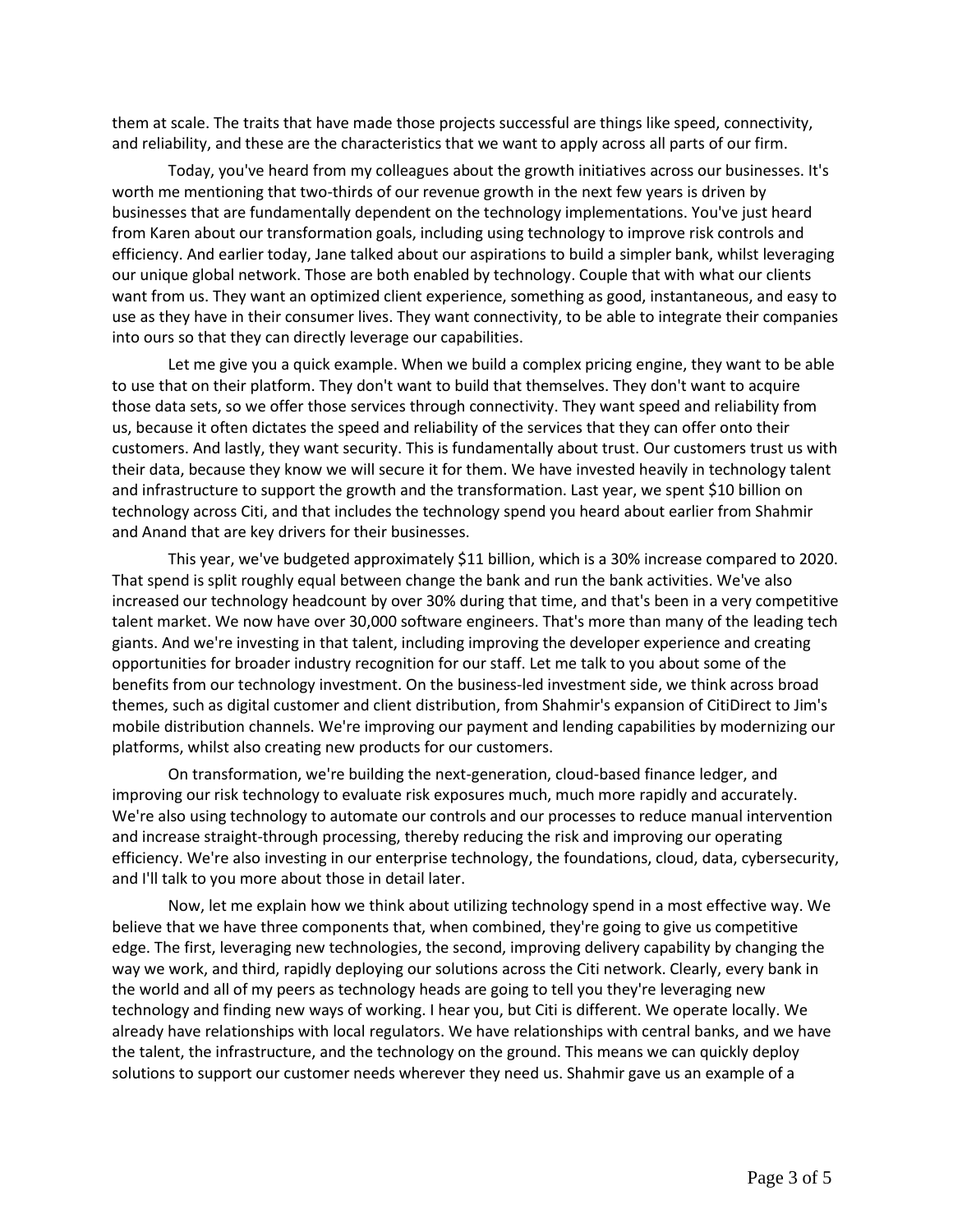company that uses us in 140 countries around the world. Jane also spoke about our uniquely global network. Technology powers that network, and it would be very difficult for others to replicate.

Now, I'm going to give you a little more information on each of these components over the next few slides. I want to start by showing you how our increased technology spend has improved our foundations, and therefore makes us confident that we can support the growth and the transformation. Cloud. A couple of years ago, we deliberately slowed our pace of cloud migration, because we wanted to ensure that we met the highest standards of security. We are now running in public cloud. For example, we've used AWS for millions of hours of risk calculations in our markets business. That infrastructure is now available for us to leverage for any initiative where we need elastic scale. It's worth noting here that 25% of all of our applications in the ICG have already been migrated to a containerized architecture. That means they're ready to be deployed on any cloud environment we choose.

Data. In our view, the technology for artificial intelligence and machine learning is largely commoditized. The methodologies are readily available in open source or commercial products, so the differentiator is how unique is your data, and whether it is organized in a way that makes it discoverable and easily accessible. To do this, we are creating a high-quality authoritative data source for both reference data and transaction data. These will feed into our risk and finance infrastructure so that we can guarantee the quality of regulatory and financial reporting, but they're also key enablers for bringing new products and services to market and improving the customer experience.

For example, using machine learning. We are better at detecting potential card fraud, and that reduces the alerts to our operational staff. You may think, "So what," but it means 100 million fewer alerts reaching those operational teams every year. Think about the time and the effort we save. APIs. APIs are the modern-day relationship between companies. Of course, human relationships remain critically important, but APIs are the physical connection between our firms. They enable customers to directly access our IP, our data, and our compute services, and they can do that at the pace and frequency they require. We handled over 8 billion requests from our customers in 2021. That was across 300 different APIs. They span from things like consumer APIs to transfer money and pay bills, to market data APIs to access over 25 million pieces of data that is exclusive to Citi.

Everything as code. As we operate in a highly regulated industry, and given our ambitions for risk and compliance, we want to enforce the highest levels of controls and ethics. The only way to do that and avoid the reliance on the good intentions of humans and to operate at the speed and scale that our customers demand is to ensure that the rules are well-defined and embedded in our systems. For example, we codified the rules around trade booking so that thousands of trades can be checked and booked every second, and we are now able to apply that technology to other business lines where similar throughput is required. Finally, cyber. We now leverage artificial intelligence on over 740,000 Citi devices that better protect Citi and our customers from emerging threats, including ransomware and malware. Our new secure authentication platform means that we have better login experience for nearly 20 million of our customers, while simultaneously improving security on both sides.

As well as investing in technology, we're also changing the way we work. Firstly, we're going to deliver our business capabilities through services, creating the efficient and simpler bank that Jane talked about earlier. Let me explain why. Historically, we covered our client's needs vertically through products. This has increased complexity, because it caused duplication and delivered inconsistent experiences. We know that within the bank, we provide many services, and going forward, we're going to better align to those. Those services will be easier to govern. We will be able to reduce that duplication, and the owners will be empowered to be much more agile. And those services will be built with the everything as code concept. They'll be fully automated, highly controlled, and fully evidencable.